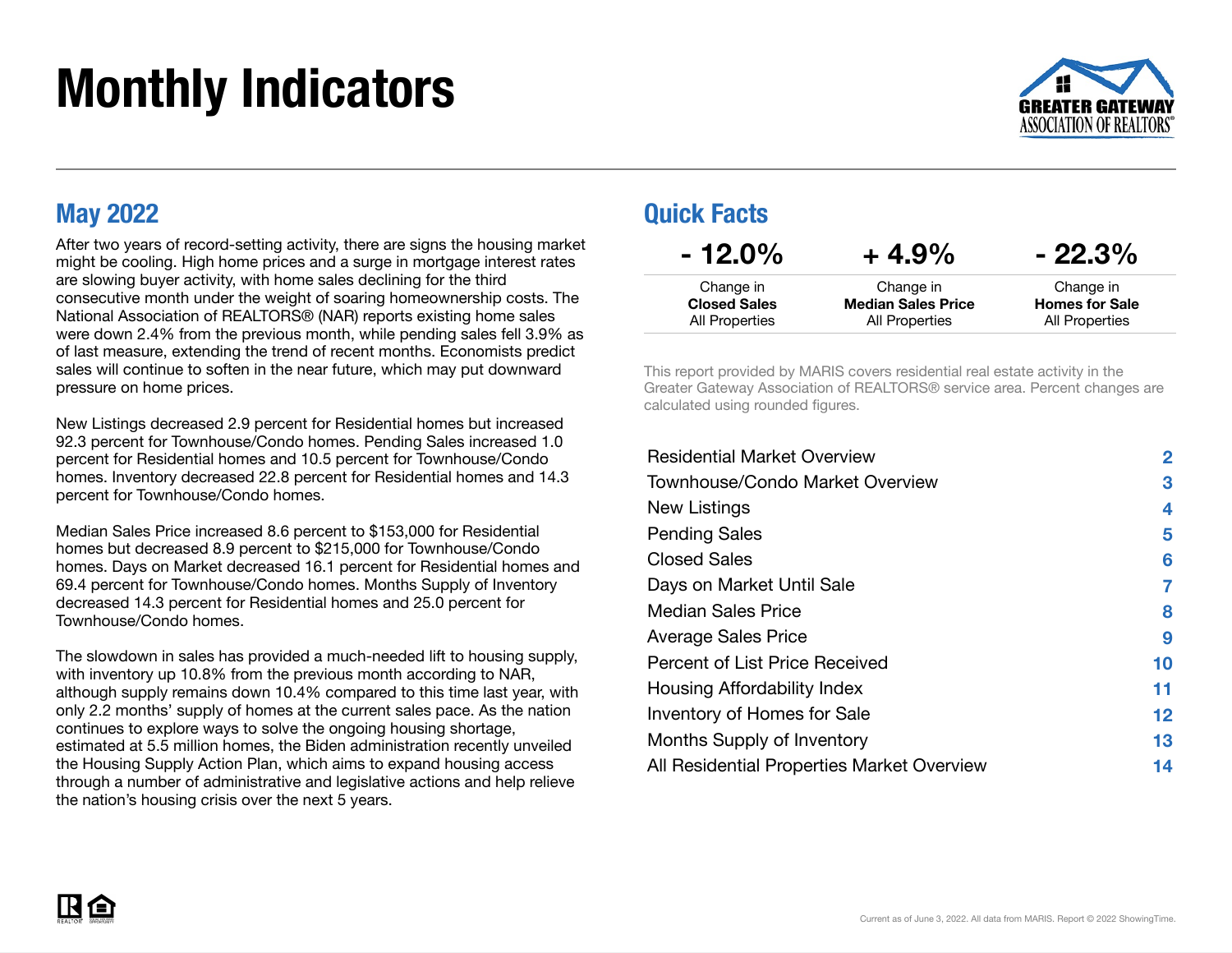### Residential Market Overview

Key metrics by report month and for year-to-date (YTD) starting from the first of the year. Single Family properties only.



| <b>Key Metrics</b>                    | <b>Historical Sparkbars</b>                                          | $5 - 2021$ | 5-2022    | % Change | <b>YTD 2021</b> | <b>YTD 2022</b> | % Change |
|---------------------------------------|----------------------------------------------------------------------|------------|-----------|----------|-----------------|-----------------|----------|
| <b>New Listings</b>                   | 5-2022                                                               | 593        | 576       | $-2.9%$  | 2,767           | 2,372           | $-14.3%$ |
| <b>Pending Sales</b>                  | $11 - 2020$<br>$5 - 2021$<br>$5 - 2020$<br>$11 - 2021$<br>$5 - 2022$ | 524        | 529       | $+1.0%$  | 2,601           | 2,207           | $-15.1%$ |
| <b>Closed Sales</b>                   | 11-2020<br>$5 - 2021$<br>11-2021<br>5-2022                           | 544        | 481       | $-11.6%$ | 2,443           | 2,048           | $-16.2%$ |
| Days on Market Until Sale             | $5 - 2021$<br>$5 - 2022$<br>$5 - 2020$<br>$11 - 2020$<br>11-2021     | 56         | 47        | $-16.1%$ | 72              | 56              | $-22.2%$ |
| <b>Median Sales Price</b>             | $5 - 2020$<br>$11 - 2020$<br>$5 - 2021$<br>$11 - 2021$<br>$5 - 2022$ | \$140,850  | \$153,000 | $+8.6%$  | \$136,400       | \$144,950       | $+6.3%$  |
| <b>Average Sales Price</b>            | $5 - 2020$<br>$11 - 2020$<br>$5 - 2021$<br>11-2021<br>$5 - 2022$     | \$172,196  | \$187,159 | $+8.7%$  | \$166,109       | \$182,340       | $+9.8%$  |
| <b>Percent of List Price Received</b> | $5 - 2020$<br>$11 - 2020$<br>$5 - 2021$<br>$5 - 2022$<br>11-2021     | 98.2%      | 100.0%    | $+1.8%$  | 97.1%           | 98.6%           | $+1.5%$  |
| <b>Housing Affordability Index</b>    | $11 - 2020$<br>$5 - 2021$<br>$11 - 2021$<br>$5 - 2022$<br>$5 - 2020$ | 321        | 228       | $-29.0%$ | 332             | 241             | $-27.4%$ |
| <b>Inventory of Homes for Sale</b>    | $5 - 2021$<br>11-2021<br>$5 - 2022$<br>$5 - 2020$<br>11-2020         | 1,152      | 889       | $-22.8%$ |                 |                 |          |
| <b>Months Supply of Inventory</b>     | $5 - 2020$<br>$11 - 2020$<br>$5 - 2021$<br>$11 - 2021$<br>$5 - 2022$ | 2.1        | 1.8       | $-14.3%$ |                 |                 |          |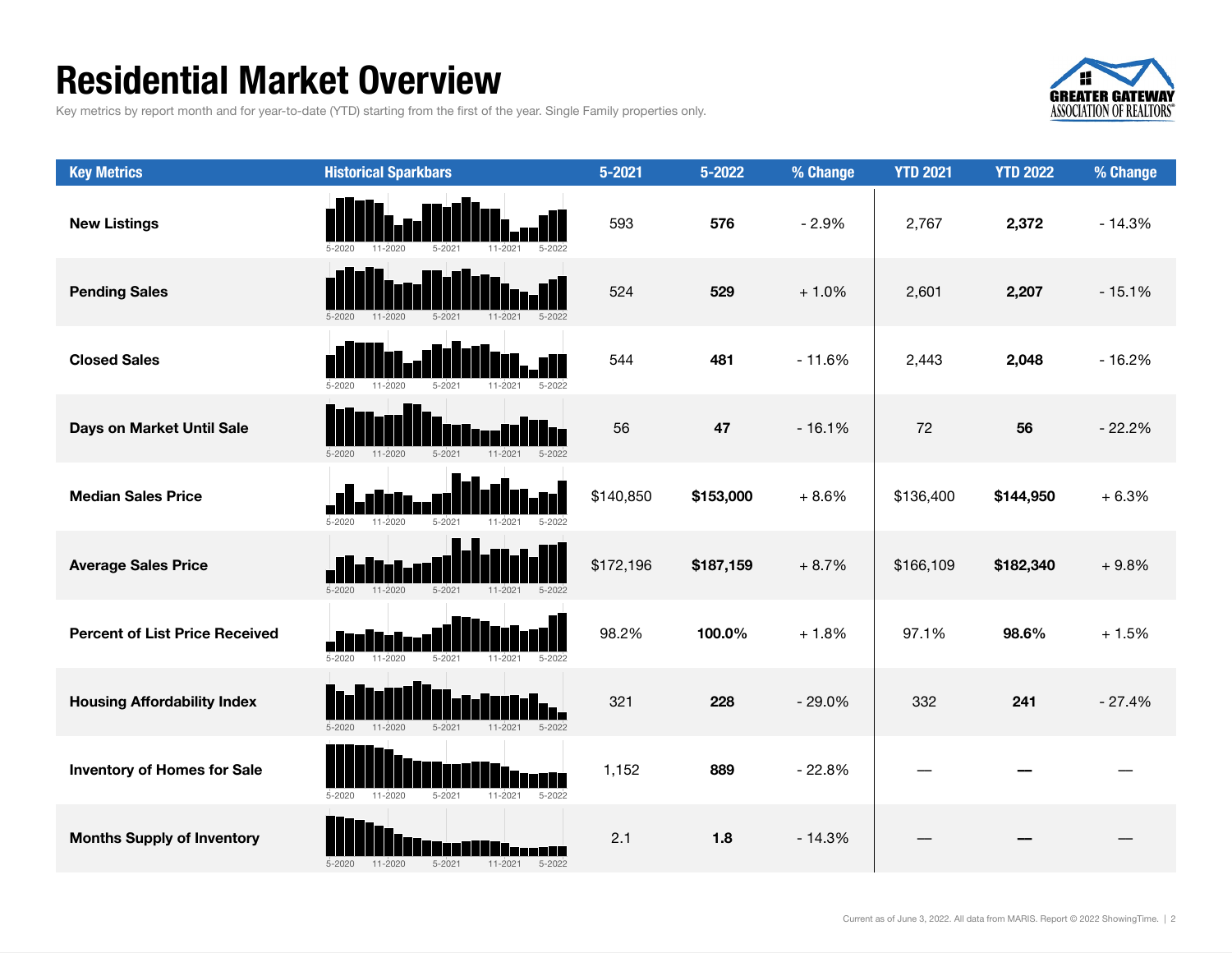### Townhouse/Condo Market Overview

Key metrics by report month and for year-to-date (YTD) starting from the first of the year. Townhouse/Condo properties only.



| <b>Key Metrics</b>                    | <b>Historical Sparkbars</b>                                          | $5 - 2021$ | 5-2022    | % Change | <b>YTD 2021</b> | <b>YTD 2022</b> | % Change |
|---------------------------------------|----------------------------------------------------------------------|------------|-----------|----------|-----------------|-----------------|----------|
| <b>New Listings</b>                   | $5 - 2020$                                                           | 13         | 25        | $+92.3%$ | 76              | 84              | $+10.5%$ |
| <b>Pending Sales</b>                  | $5 - 2020$<br>$11 - 2020$<br>$5 - 2021$<br>11-2021<br>$5 - 2022$     | 19         | 21        | $+10.5%$ | 75              | 77              | $+2.7%$  |
| <b>Closed Sales</b>                   | $5 - 2020$<br>$11 - 2020$<br>$5 - 2021$                              | 17         | 13        | $-23.5%$ | 68              | 64              | $-5.9%$  |
| Days on Market Until Sale             | $5 - 2020$<br>$11 - 2020$<br>$5 - 2021$<br>11-2021                   | 72         | 22        | $-69.4%$ | 81              | 62              | $-23.5%$ |
| <b>Median Sales Price</b>             | $5-2020$<br>$11 - 2020$<br>$5 - 2021$<br>$5 - 2022$<br>11-2021       | \$236,000  | \$215,000 | $-8.9%$  | \$162,250       | \$158,500       | $-2.3%$  |
| <b>Average Sales Price</b>            | $5 - 2020$<br>$11 - 2020$<br>5-2021<br>$11 - 2021$<br>5-2022         | \$205,324  | \$186,888 | $-9.0%$  | \$182,820       | \$185,212       | $+1.3%$  |
| <b>Percent of List Price Received</b> | $5 - 2020$<br>$5 - 2021$<br>$11 - 2021$<br>$11 - 2020$<br>5-2022     | 99.8%      | 99.4%     | $-0.4%$  | 98.4%           | 98.5%           | $+0.1%$  |
| <b>Housing Affordability Index</b>    | $11 - 2020$<br>$5 - 2021$<br>$11 - 2021$<br>$5 - 2022$<br>$5 - 2020$ | 193        | 164       | $-15.0%$ | 281             | 223             | $-20.6%$ |
| <b>Inventory of Homes for Sale</b>    | $11 - 2020$<br>$5 - 2020$<br>$5 - 2021$<br>$11 - 2021$<br>$5 - 2022$ | 35         | 30        | $-14.3%$ |                 |                 |          |
| <b>Months Supply of Inventory</b>     | $5 - 2020$<br>$11 - 2020$<br>$5 - 2021$<br>$11 - 2021$<br>$5 - 2022$ | 2.4        | 1.8       | $-25.0%$ |                 |                 |          |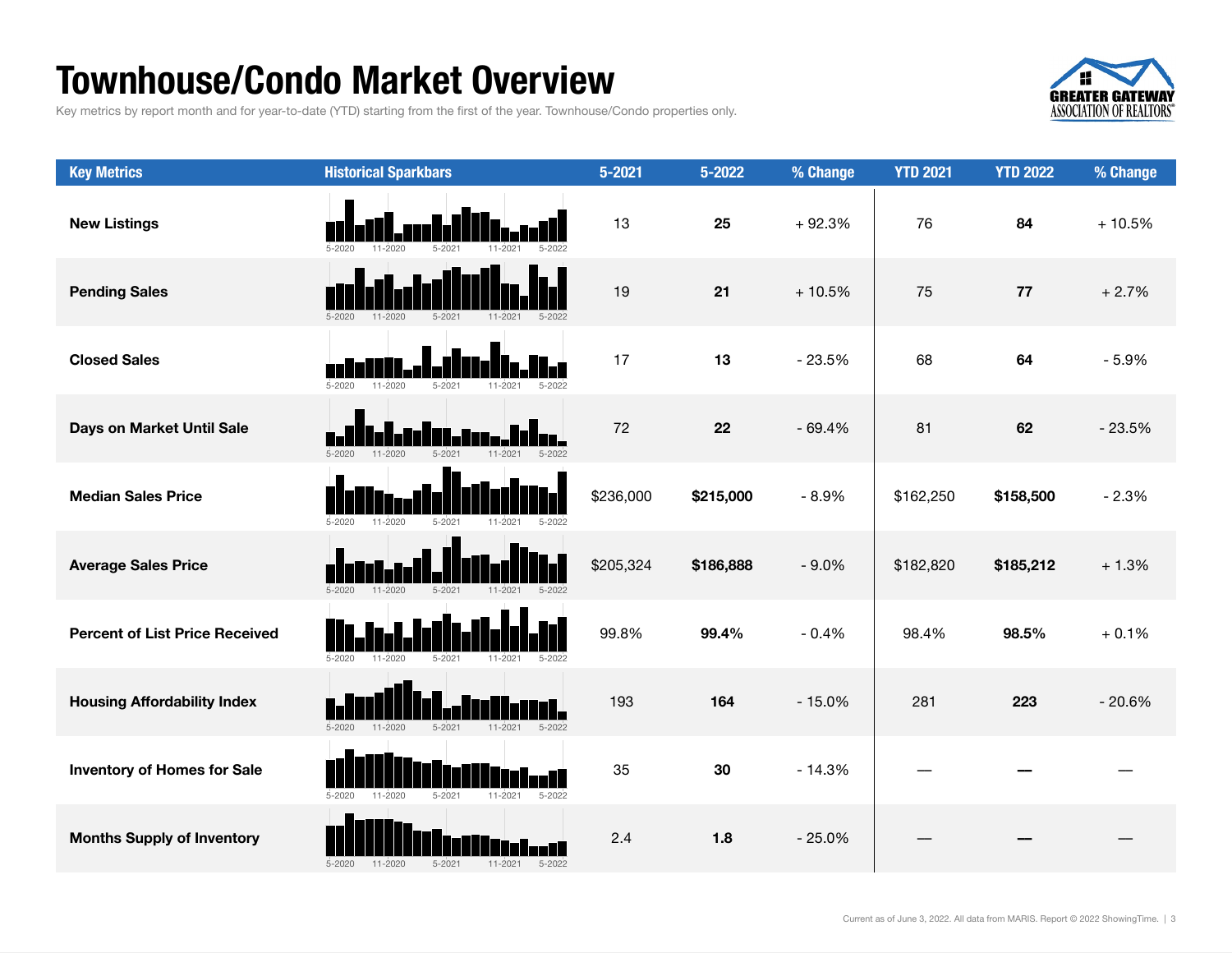## New Listings

A count of the properties that have been newly listed on the market in a given month.





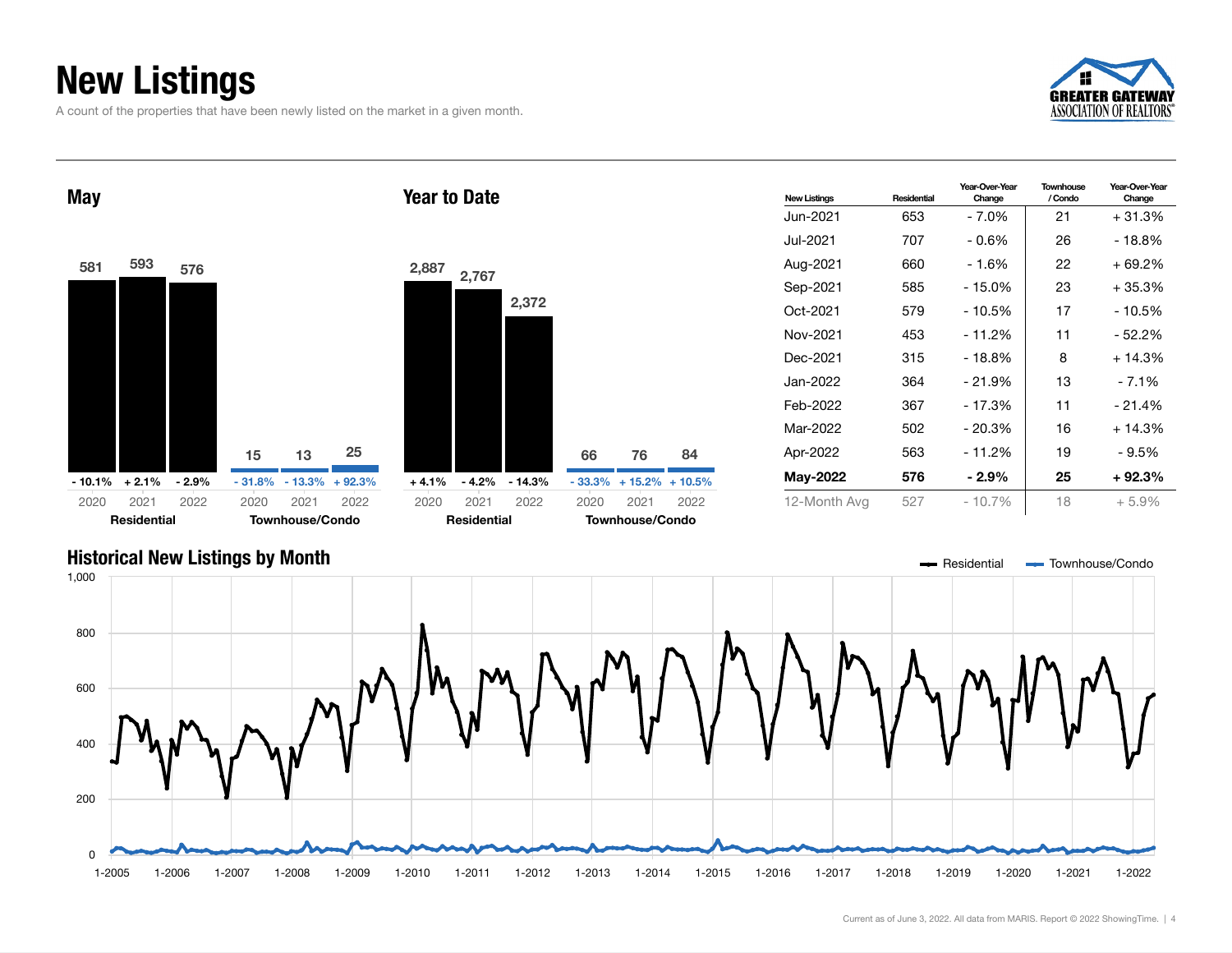## Pending Sales

A count of the properties on which offers have been accepted in a given month.







### Current as of June 3, 2022. All data from MARIS. Report © 2022 ShowingTime. | 5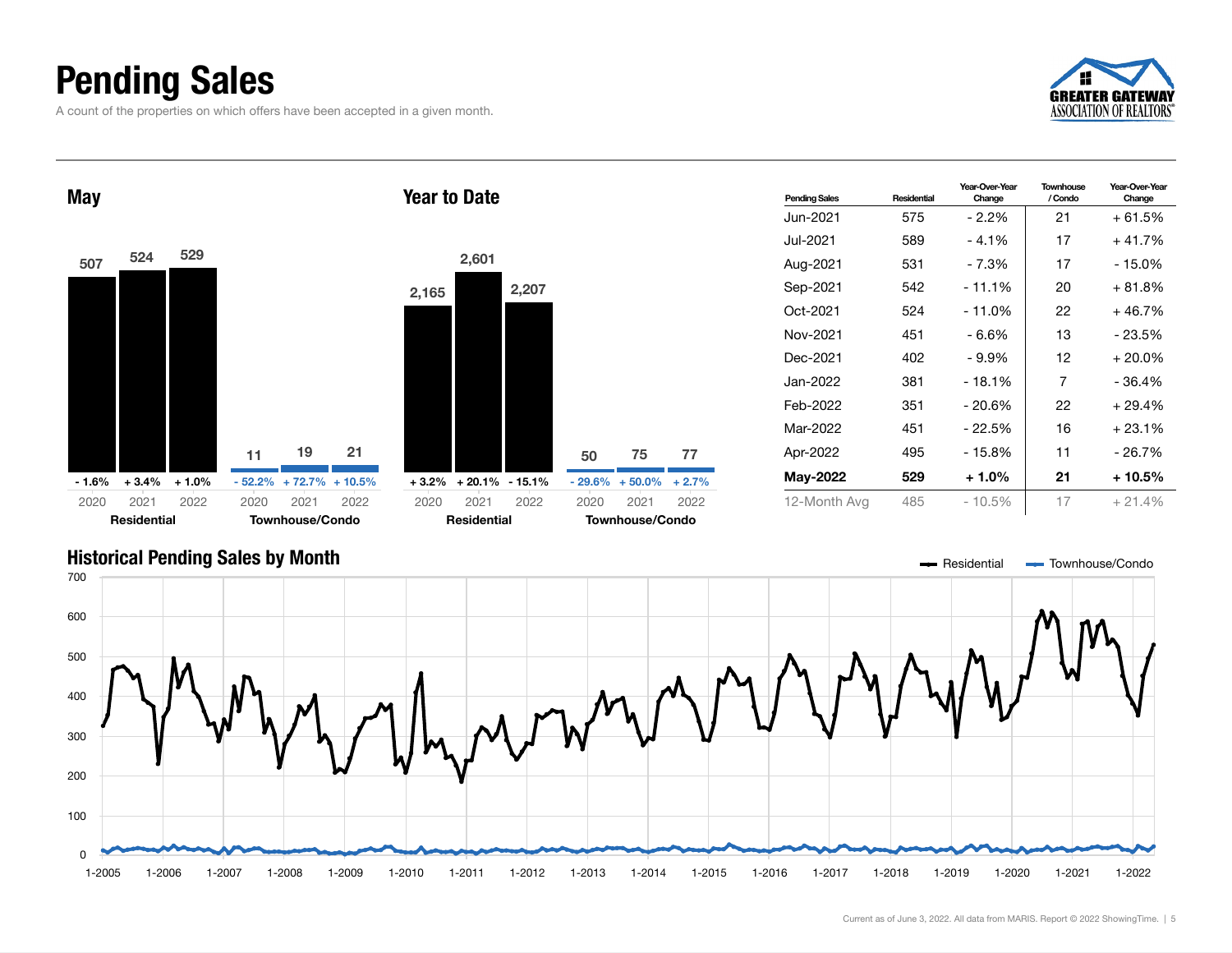### Closed Sales

A count of the actual sales that closed in a given month.





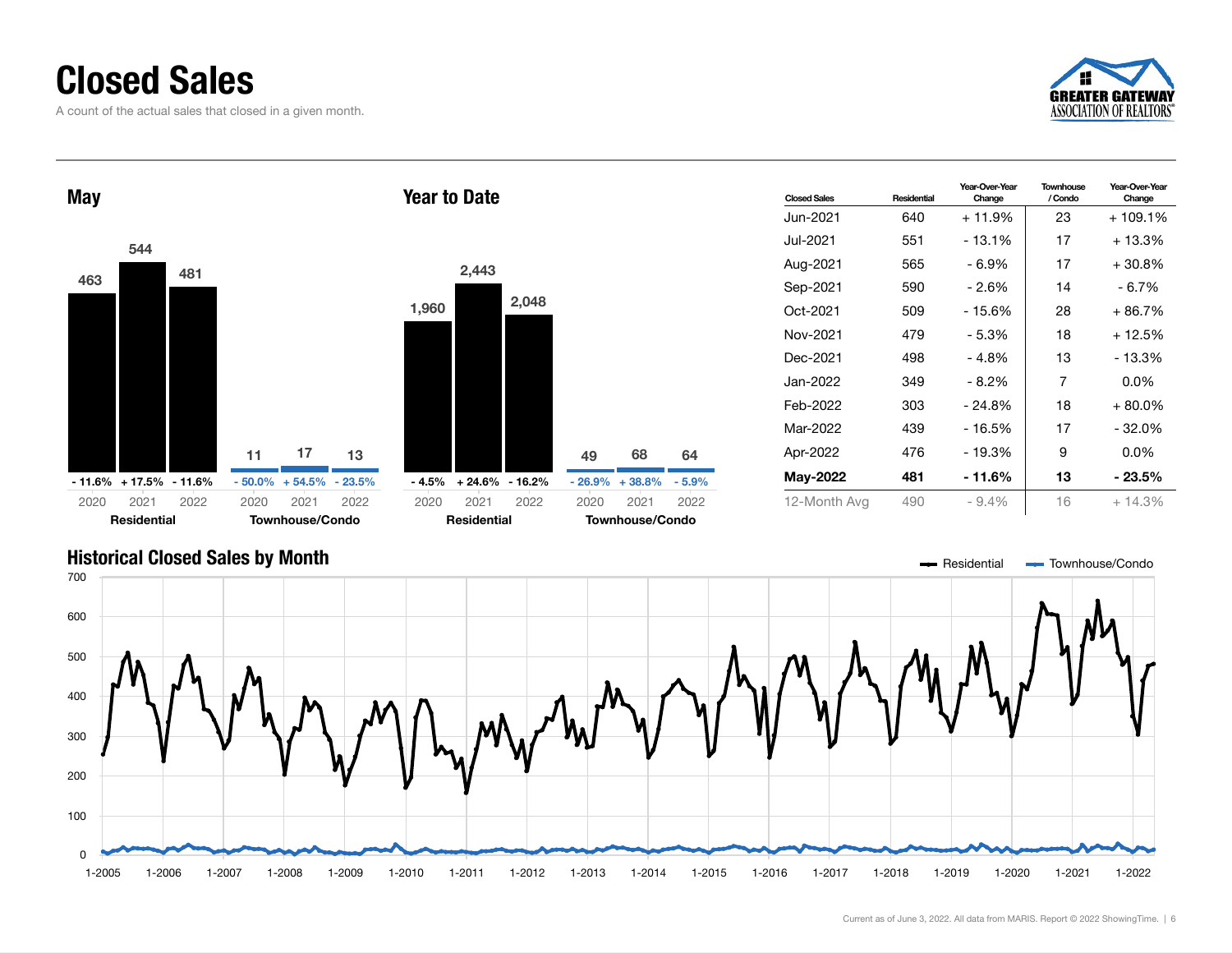### Days on Market Until Sale

Average number of days between when a property is listed and when an offer is accepted in a given month.





| Days on Market | Residential | Year-Over-Year<br>Change | Townhouse<br>/ Condo | Year-Over-Year<br>Change |
|----------------|-------------|--------------------------|----------------------|--------------------------|
| Jun-2021       | 53          | $-32.1%$                 | 41                   | $-2.4%$                  |
| Jul-2021       | 56          | $-29.1%$                 | 69                   | $-13.8%$                 |
| Aug-2021       | 47          | - 36.5%                  | 55                   | $-62.3%$                 |
| Sep-2021       | 46          | $-38.7%$                 | 55                   | - 33.7%                  |
| Oct-2021       | 45          | $-31.8%$                 | 44                   | $-17.0%$                 |
| Nov-2021       | 55          | $-21.4%$                 | 30                   | $-69.4%$                 |
| Dec-2021       | 54          | - 22.9%                  | 86                   | $+72.0%$                 |
| Jan-2022       | 67          | $-22.1%$                 | 62                   | $-15.1%$                 |
| Feb-2022       | 61          | $-28.2%$                 | 108                  | $+71.4%$                 |
| Mar-2022       | 61          | $-18.7%$                 | 52                   | - 46.9%                  |
| Apr-2022       | 51          | - 22.7%                  | 47                   | - 35.6%                  |
| May-2022       | 47          | - 16.1%                  | 22                   | - 69.4%                  |
| 12-Month Avg*  | 53          | $-27.3%$                 | 55                   | $-30.7\%$                |

\* Days on Market for all properties from June 2021 through May 2022. This is not the average of the individual figures above.



81

62

2021 2022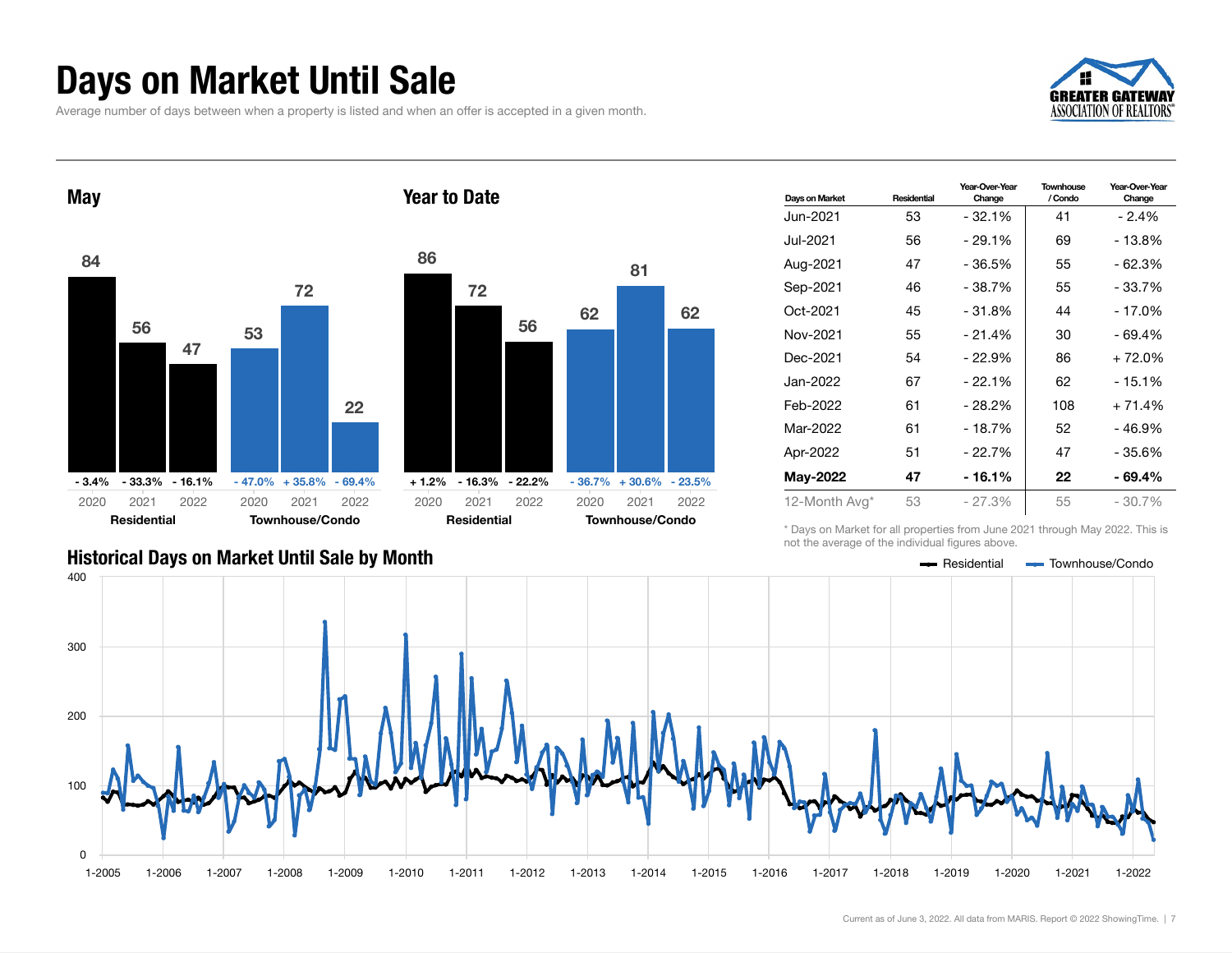### Median Sales Price

Point at which half of the sales sold for more and half sold for less, not accounting for seller concessions, in a given month.



May





\$236,000



| <b>Median Sales Price</b> | Residential | Year-Over-Year<br>Change | Townhouse<br>/ Condo | Year-Over-Year<br>Change |
|---------------------------|-------------|--------------------------|----------------------|--------------------------|
| Jun-2021.                 | \$159,950   | $+13.0\%$                | \$214.000            | $+4.4%$                  |
| Jul-2021                  | \$152,000   | $+1.3%$                  | \$155,000            | + 6.9%                   |
| Aug-2021                  | \$157,600   | + 18.5%                  | \$170,000            | $+6.3%$                  |
| Sep-2021                  | \$145,000   | $+3.6\%$                 | \$176,500            | $+10.4%$                 |
| Oct-2021                  | \$149,900   | $+3.4%$                  | \$153,750            | $+6.0\%$                 |
| Nov-2021                  | \$154,900   | $+10.6%$                 | \$158,500            | $+21.7%$                 |
| Dec-2021                  | \$144,251   | $+1.6%$                  | \$190,000            | + 58.3%                  |
| Jan-2022                  | \$145,500   | $+4.9%$                  | \$166,000            | $+44.3%$                 |
| Feb-2022                  | \$137,000   | $+3.4%$                  | \$167,000            | + 16.0%                  |
| Mar-2022                  | \$142,500   | + 7.8%                   | \$155,000            | - 8.6%                   |
| Apr-2022                  | \$140,000   | $+0.0\%$                 | \$135,000            | - 3.6%                   |
| May-2022                  | \$153,000   | $+8.6\%$                 | \$215,000            | - 8.9%                   |
| 12-Month Avg*             | \$149,900   | $+7.1%$                  | \$169,950            | $+9.6\%$                 |

\* Median Sales Price for all properties from June 2021 through May 2022. This is not the average of the individual figures above.

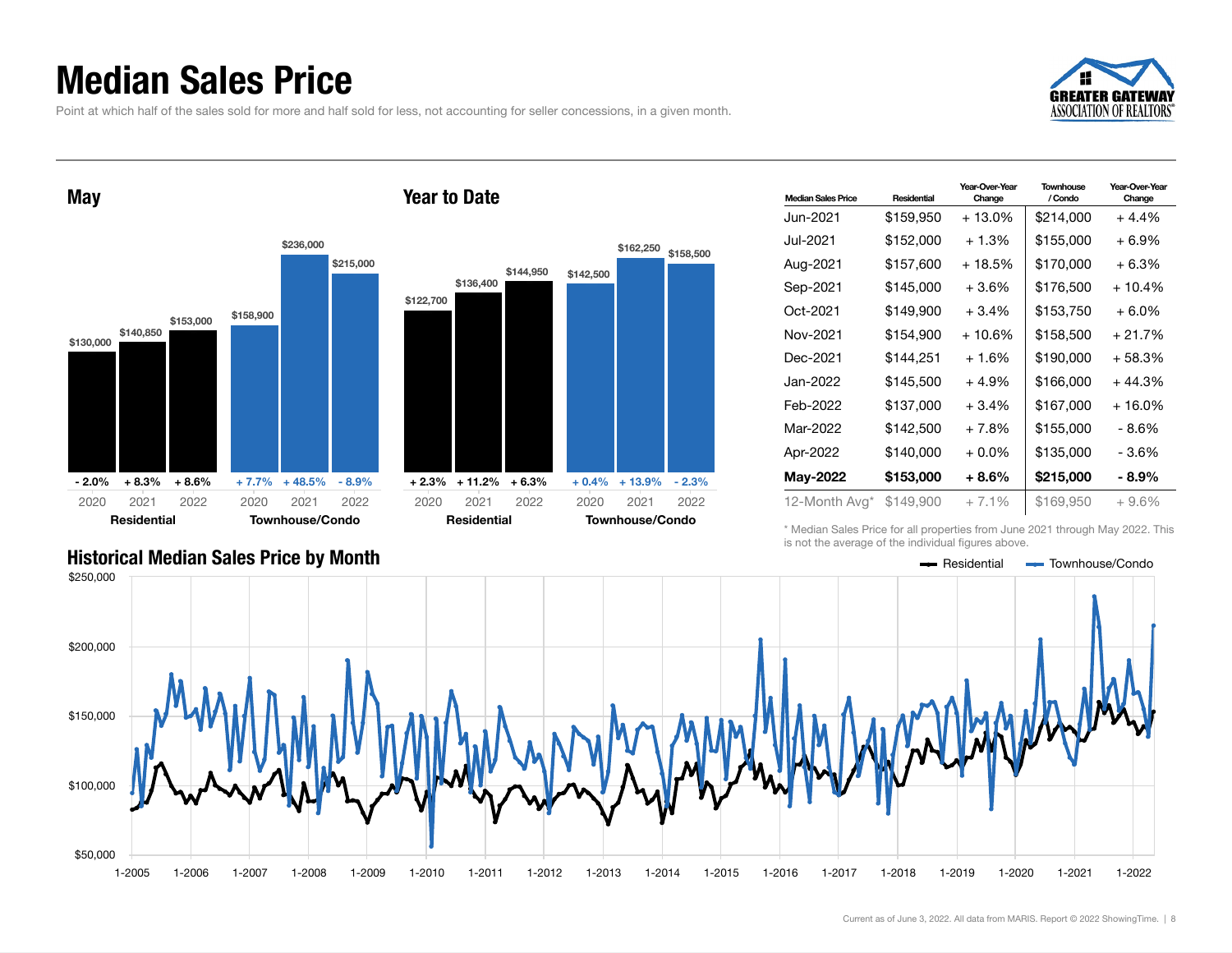### Average Sales Price

Average sales price for all closed sales, not accounting for seller concessions, in a given month.





| Avg. Sales Price | Residential | Year-Over-Year<br>Change | <b>Townhouse</b><br>/ Condo | Year-Over-Year<br>Change |
|------------------|-------------|--------------------------|-----------------------------|--------------------------|
| Jun-2021         | \$192,358   | $+12.9%$                 | \$232,665                   | $+14.4%$                 |
| Jul-2021.        | \$178,063   | $+3.3\%$                 | \$173,076                   | $+9.5%$                  |
| Aug-2021         | \$192,145   | $+18.5%$                 | \$180,500                   | $+10.1%$                 |
| Sep-2021         | \$172,623   | $+1.5%$                  | \$183,821                   | $+16.1%$                 |
| Oct-2021         | \$179,079   | $+7.7%$                  | \$158,904                   | $-4.3%$                  |
| Nov-2021         | \$179,716   | $+11.0%$                 | \$165,617                   | $+17.1%$                 |
| Dec-2021         | \$171,528   | $+2.5%$                  | \$214,062                   | + 33.6%                  |
| Jan-2022.        | \$179,635   | + 14.2%                  | \$206,786                   | $+40.7%$                 |
| Feb-2022         | \$170,275   | $+4.4%$                  | \$190,836                   | $+9.2%$                  |
| Mar-2022         | \$185,135   | $+12.9%$                 | \$183,602                   | - 7.0%                   |
| Apr-2022         | \$184,554   | + 8.5%                   | \$157,806                   | $+15.6%$                 |
| May-2022         | \$187,159   | + 8.7%                   | \$186,888                   | $-9.0\%$                 |
| 12-Month Avg*    | \$181,584   | $+8.8\%$                 | \$185,579                   | $+8.6\%$                 |

\* Avg. Sales Price for all properties from June 2021 through May 2022. This is not the average of the individual figures above.

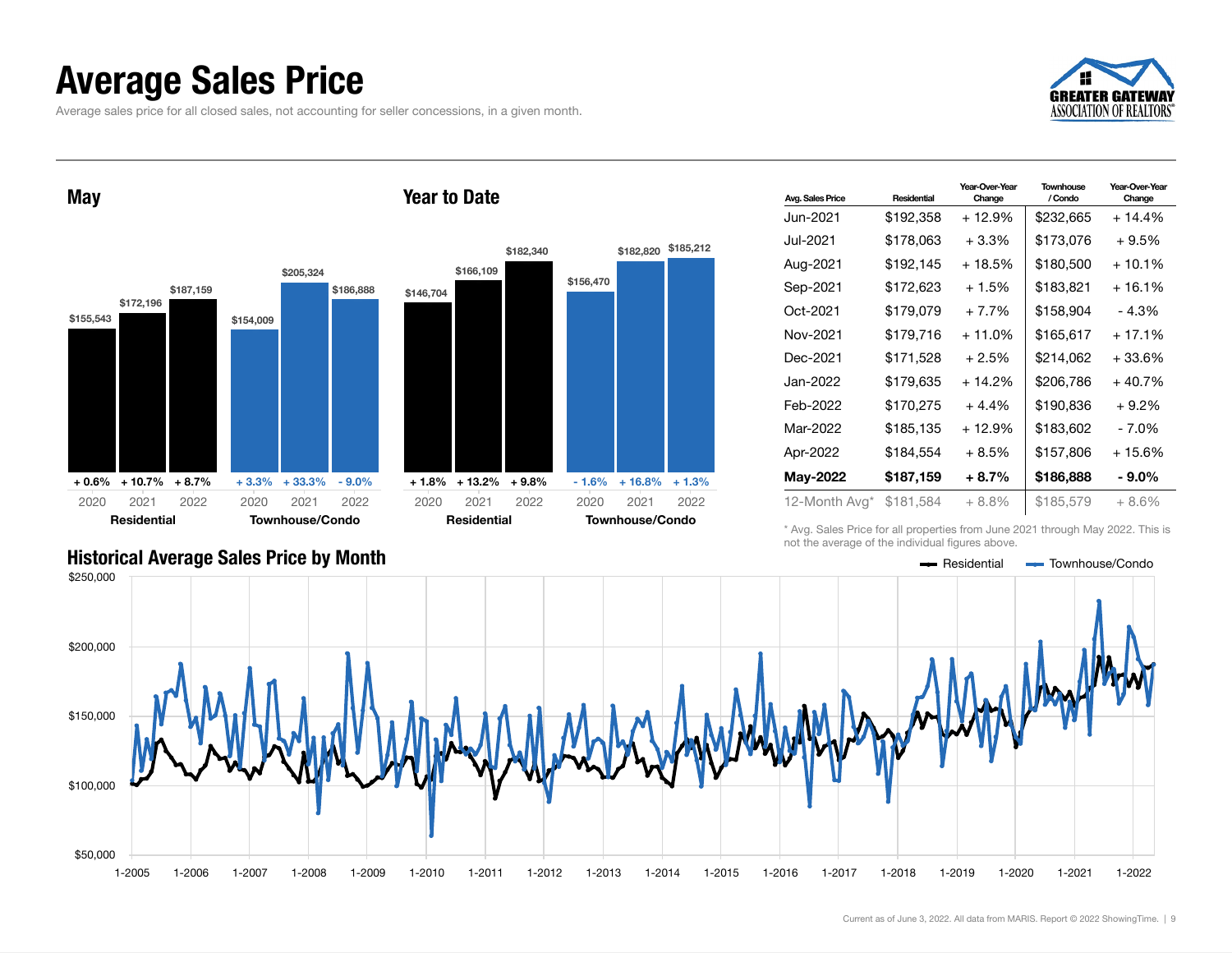## Percent of List Price Received

Percentage found when dividing a property's sales price by its most recent list price, then taking the average for all properties sold in a given month, not accounting for seller concessions.





| Pct. of List Price<br>Received | Residential | Year-Over-Year<br>Change | <b>Townhouse</b><br>/ Condo | Year-Over-Year<br>Change |
|--------------------------------|-------------|--------------------------|-----------------------------|--------------------------|
| Jun-2021                       | 99.5%       | $+2.3%$                  | 98.5%                       | $-0.4%$                  |
| Jul-2021.                      | 99.3%       | $+2.6%$                  | 97.1%                       | $-1.1\%$                 |
| Aug-2021                       | 99.2%       | $+2.6%$                  | 99.0%                       | $+3.0\%$                 |
| Sep-2021                       | 98.8%       | $+1.3%$                  | 99.2%                       | + 0.6%                   |
| Oct-2021                       | 97.9%       | $+0.9\%$                 | 97.4%                       | - 0.3%                   |
| Nov-2021                       | 97.7%       | $+1.1%$                  | 100.5%                      | $+3.7%$                  |
| Dec-2021                       | 98.1%       | $+1.0\%$                 | 97.8%                       | $-0.9\%$                 |
| Jan-2022                       | 97.3%       | $+0.8%$                  | 100.8%                      | $+4.8%$                  |
| Feb-2022                       | 97.5%       | $+1.4%$                  | 96.9%                       | $-2.2\%$                 |
| Mar-2022                       | 97.8%       | $+1.2%$                  | 98.7%                       | + 1.0%                   |
| Apr-2022                       | 99.6%       | $+1.9%$                  | 98.3%                       | - 0.5%                   |
| May-2022                       | 100.0%      | $+1.8%$                  | 99.4%                       | $-0.4\%$                 |
| 12-Month Avg*                  | 98.6%       | $+1.6%$                  | 98.5%                       | $+0.4%$                  |

\* Pct. of List Price Received for all properties from June 2021 through May 2022. This is not the average of the individual figures above.

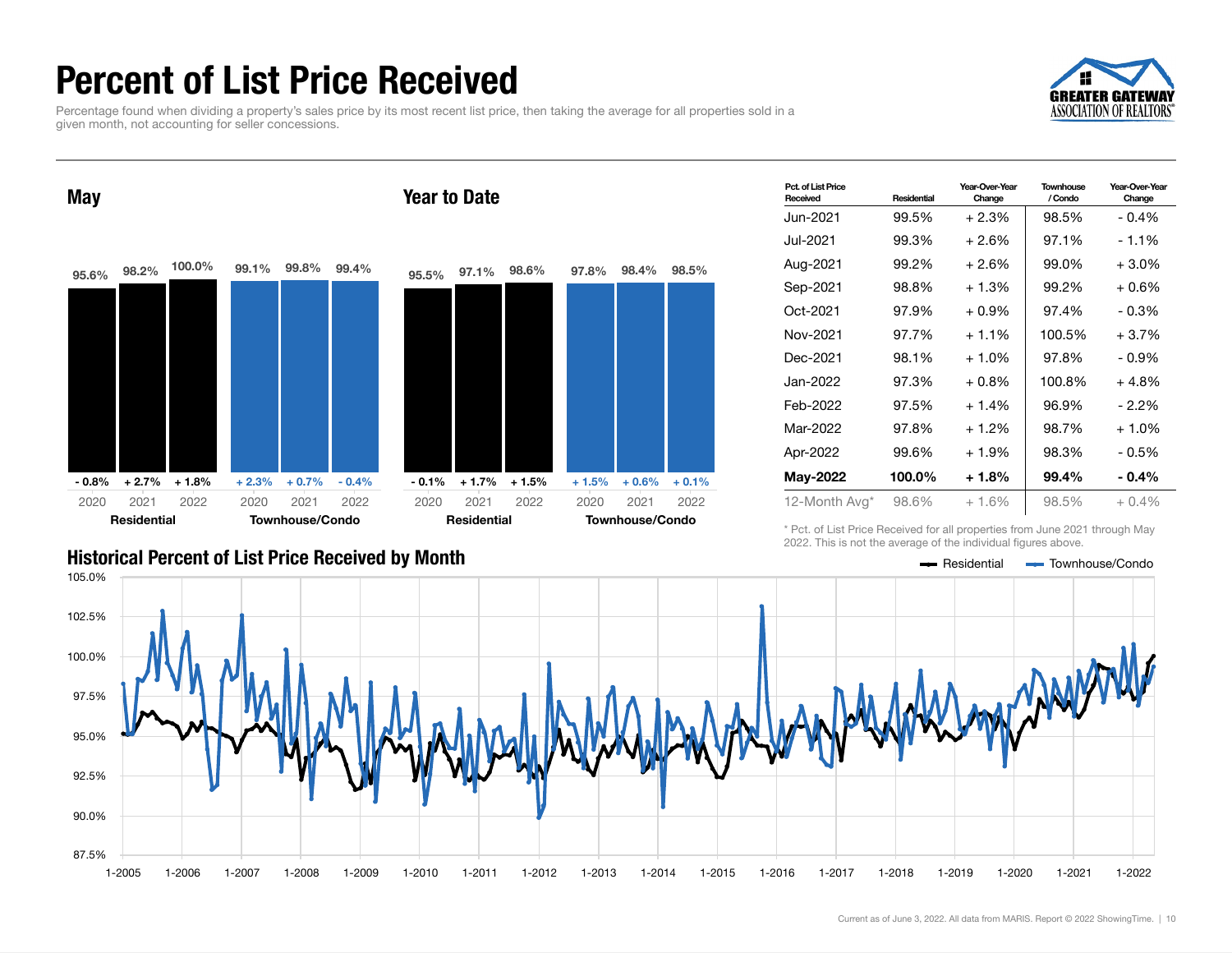## Housing Affordability Index

This index measures housing affordability for the region. For example, an index of 120 means the median household income is 120% of what is necessary to qualify for the median-priced home under prevailing interest rates. A higher number means greater affordability.







| <b>Affordability Index</b> | Residential | Year-Over-Year<br>Change | <b>Townhouse</b><br>/ Condo | Year-Over-Year<br>Change |
|----------------------------|-------------|--------------------------|-----------------------------|--------------------------|
| Jun-2021                   | 283         | $-8.7%$                  | 212                         | $-0.9%$                  |
| Jul-2021                   | 299         | $+1.0%$                  | 296                         | - 3.6%                   |
| Aug-2021                   | 282         | $-16.3%$                 | 264                         | - 5.7%                   |
| Sep-2021                   | 304         | - 5.6%                   | 253                         | - 10.3%                  |
| Oct-2021                   | 294         | $-5.8%$                  | 290                         | $-7.1%$                  |
| Nov-2021                   | 293         | $-9.3%$                  | 289                         | - 17.4%                  |
| Dec-2021                   | 298         | - 7.5%                   | 229                         | - 40.2%                  |
| Jan-2022                   | 287         | $-14.1%$                 | 254                         | - 37.3%                  |
| Feb-2022                   | 301         | - 13.3%                  | 250                         | $-22.1%$                 |
| Mar-2022                   | 265         | - 21.6%                  | 245                         | - 7.9%                   |
| Apr-2022                   | 249         | - 22.2%                  | 262                         | $-18.6%$                 |
| May-2022                   | 228         | - 29.0%                  | 164                         | - 15.0%                  |
| 12-Month Avg               | 282         | - 13.0%                  | 251                         | - 17.2%                  |

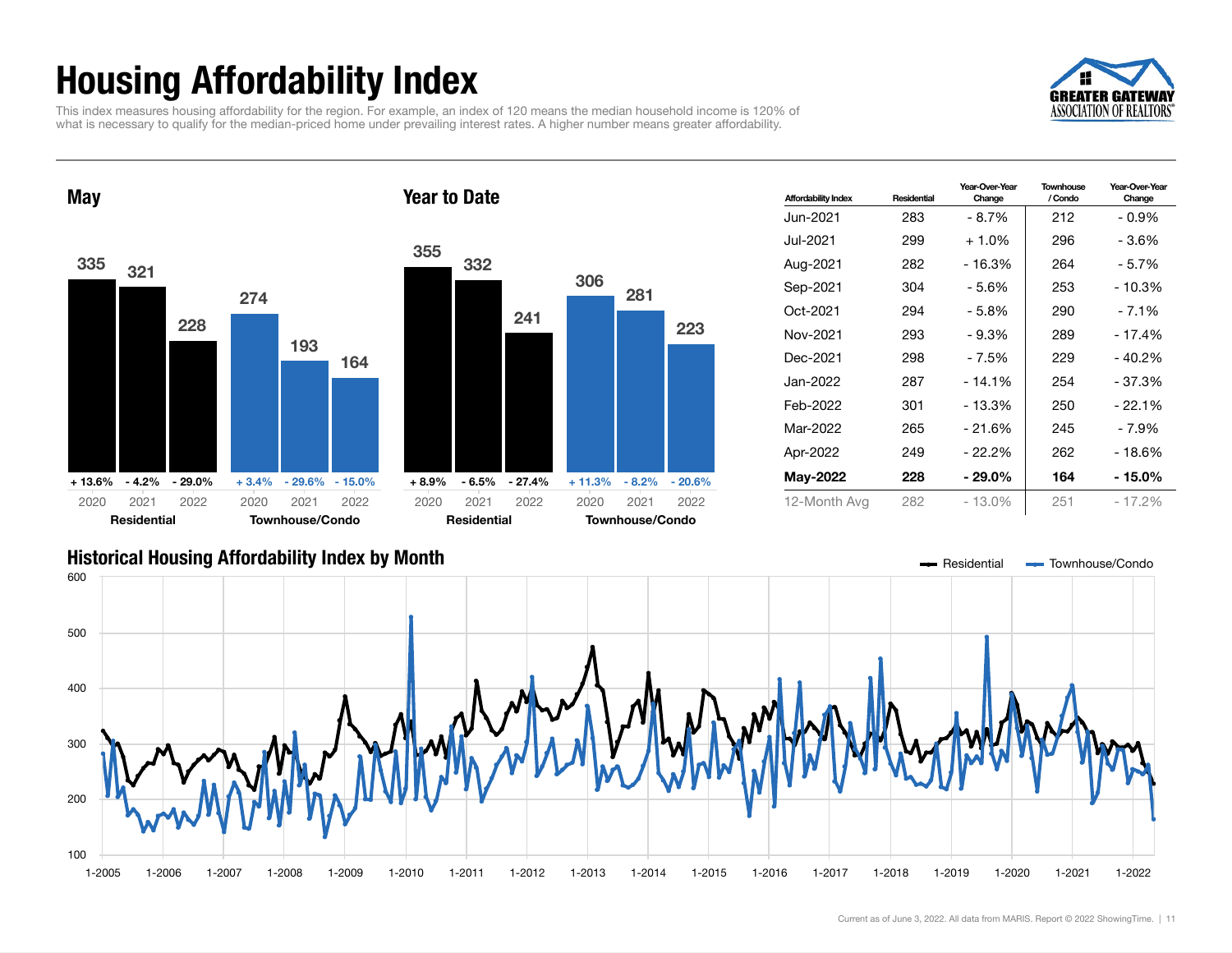### Inventory of Homes for Sale

The number of properties available for sale in active status at the end of a given month.





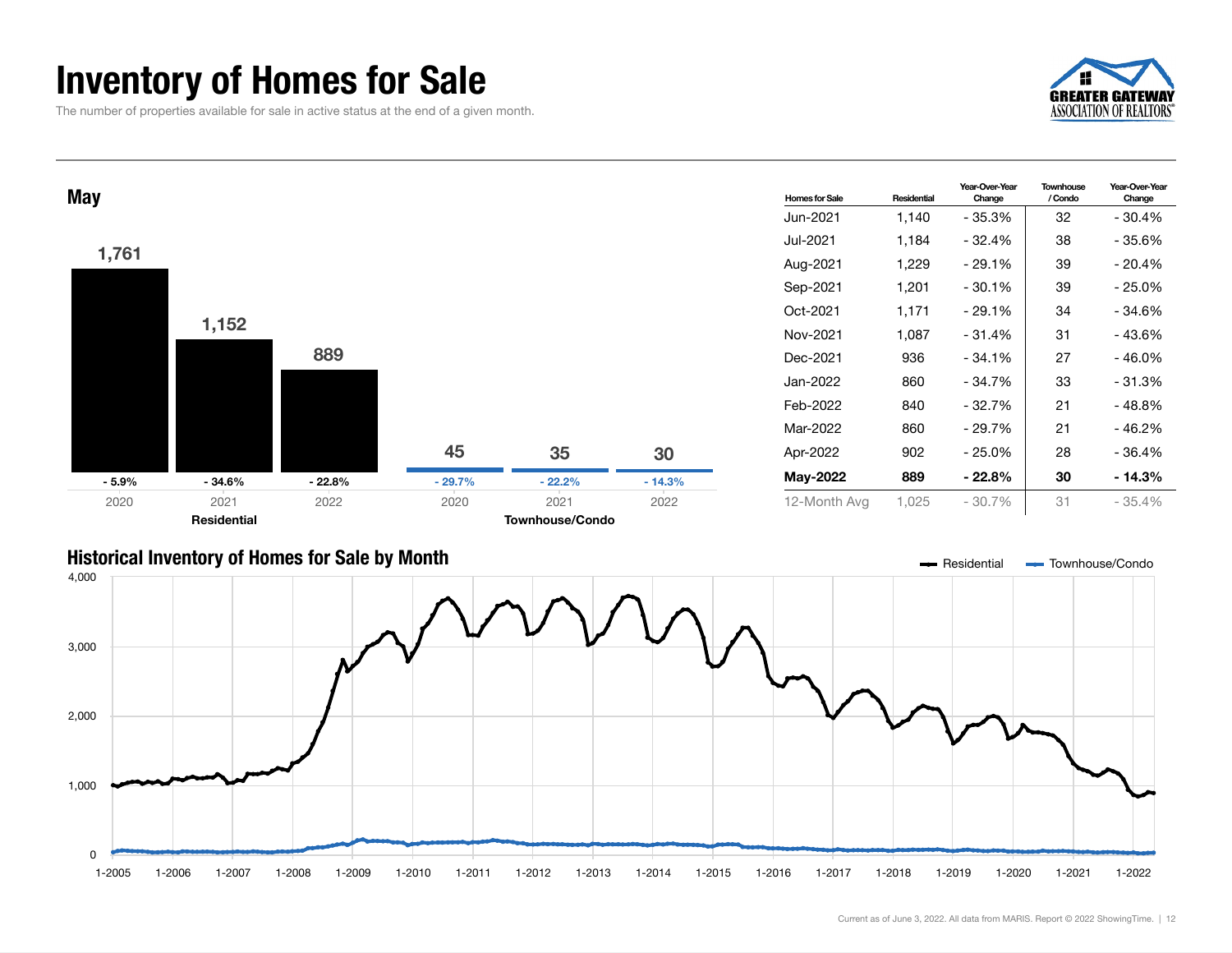## Months Supply of Inventory

The inventory of homes for sale at the end of a given month, divided by the average monthly pending sales from the last 12 months.





| <b>Months Supply</b> | Residential | Year-Over-Year<br>Change | Townhouse<br>/ Condo | Year-Over-Year<br>Change |
|----------------------|-------------|--------------------------|----------------------|--------------------------|
| Jun-2021.            | 2.1         | $-48.8%$                 | 2.1                  | - 41.7%                  |
| Jul-2021             | 2.2         | - 45.0%                  | 2.5                  | - 49.0%                  |
| Aug-2021             | 2.3         | $-39.5%$                 | 2.6                  | $-38.1%$                 |
| Sep-2021             | 2.3         | $-36.1%$                 | 2.4                  | - 45.5%                  |
| Oct-2021             | 2.2         | $-35.3%$                 | 2.1                  | - 52.3%                  |
| Nov-2021             | 2.1         | $-34.4%$                 | 1.9                  | - 56.8%                  |
| Dec-2021             | 1.8         | - 35.7%                  | 1.6                  | - 61.0%                  |
| Jan-2022             | 1.7         | $-34.6%$                 | 2.1                  | - 44.7%                  |
| Feb-2022             | 1.7         | $-29.2%$                 | 1.3                  | $-58.1%$                 |
| Mar-2022             | 1.7         | $-26.1%$                 | 1.3                  | - 56.7%                  |
| Apr-2022             | 1.9         | $-13.6%$                 | 1.7                  | - 46.9%                  |
| <b>May-2022</b>      | 1.8         | - 14.3%                  | 1.8                  | $-25.0\%$                |
| 12-Month Avg*        | 2.0         | $-35.0%$                 | 1.9                  | - 48.8%                  |

\* Months Supply for all properties from June 2021 through May 2022. This is not the average of the individual figures above.



### Historical Months Supply of Inventory by Month **Residential Townhouse/Condo**